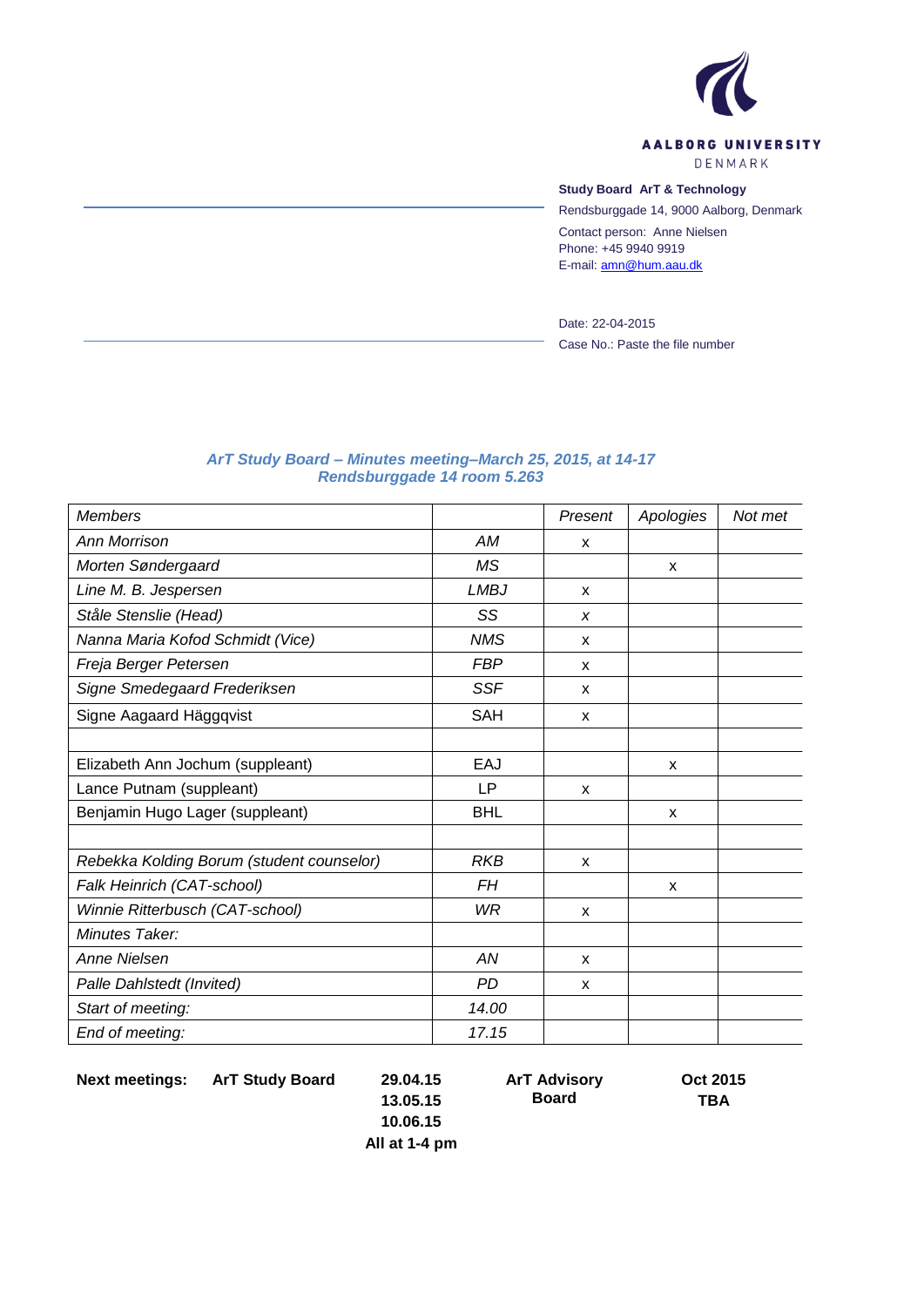

| Item. | Subject:                                                                                                                                                                                                                                                                                                                 |
|-------|--------------------------------------------------------------------------------------------------------------------------------------------------------------------------------------------------------------------------------------------------------------------------------------------------------------------------|
| 1.    | Approval of Agenda 25.03.2015.                                                                                                                                                                                                                                                                                           |
|       | ArT-LAB update.                                                                                                                                                                                                                                                                                                          |
|       | Facilities in ArT-room.                                                                                                                                                                                                                                                                                                  |
|       | Hereby the Agenda was approved.                                                                                                                                                                                                                                                                                          |
| 2.    | Approval of Minutes - meeting 25.02.2015                                                                                                                                                                                                                                                                                 |
|       | PD noted that his name was spelled incorrect.                                                                                                                                                                                                                                                                            |
|       | Approved with those corrections.                                                                                                                                                                                                                                                                                         |
|       | Comment to the minutes:                                                                                                                                                                                                                                                                                                  |
|       | Art-Lab                                                                                                                                                                                                                                                                                                                  |
|       | No news since last meeting. AD:MT havn't got the capacity to give ArT student service/access to<br>their lab. No students have access to the labs without supervision, and there are no man hours to<br>give.                                                                                                            |
| 3.    | News:                                                                                                                                                                                                                                                                                                                    |
|       | <b>Head of Study (SS)</b>                                                                                                                                                                                                                                                                                                |
|       | International Collaboration<br>$\overline{\phantom{a}}$<br>Teachers meeting<br>٠<br>Årsberetning fra IIM Censorkorps<br>$\overline{\phantom{a}}$<br><b>SOL Obel lecture</b><br>Shusterman inaugural lecture April 27 <sup>th</sup><br>ArT report to the Dean<br>$\overline{\phantom{a}}$<br>New ArT video for art.aau.dk |
|       | Art-Lab                                                                                                                                                                                                                                                                                                                  |
|       | The ArT Study Board (SS) has contacted Mikael Vetner, Jørgen Stigel and FH about the very<br>serious lab situation at ArT. Teknisk Forvaltning has been asked to furnish both the FAB-Lab and                                                                                                                            |

There is a great worry amongst students that they cannot fulfill their study plan for spring term 2015. Also, ArT semester coordinators are continuously asked to answer how the students can fulfill the outlined course requirements. The fact is, that in the current situation, and with the current lack of access to existing AAU wood- and steel workshops, we cannot expect our students to produce qualitatively good enough projects as outlined in the ArT study regulations.

the WET-Lab.

Also in our ongoing collaboration with external partners, such as the "Kulturmødet på Mors", our students are producing projects that are well within our Study Regulations, but that cannot any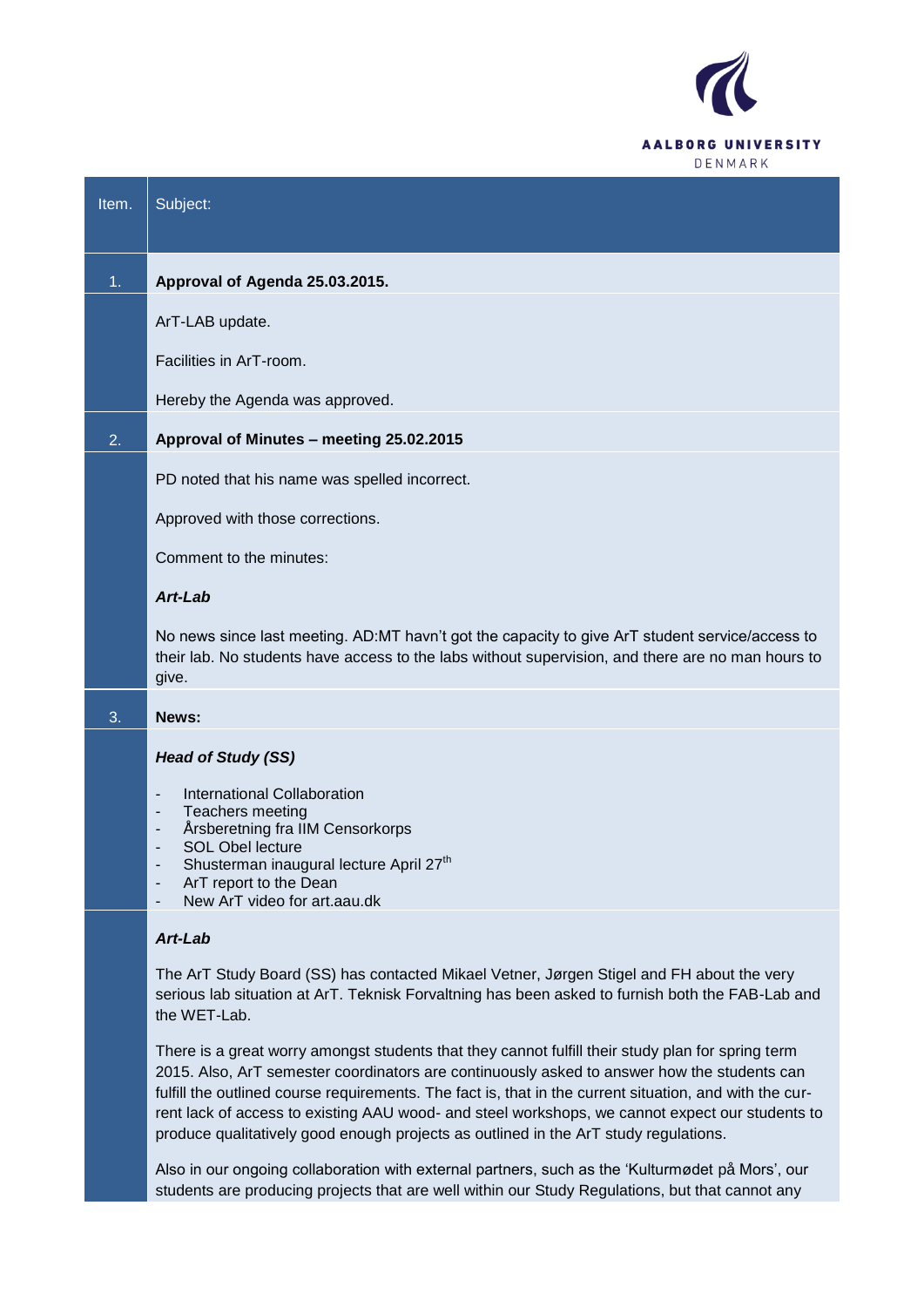

longer be produced at AAU due to refusal of access to our existing lab facilities. This sets the study in a very serious situation and future collaborations in danger.

If we cannot grant the students access to the necessary labs and workshop facilities, then we cannot expect the students to live up to the current Study Regulations. The ArT Study Board can therefore not guarantee that we can conduct the necessary examinations in spring term 2015.

### *ArT4 room*

Hangers, lockers, electrical wires point is missing. Contact Teknisk Forvaltning to refurnish the rooms (AN).

### *International Collaboration*

SS have contacted a lot of external universities, some have reported back that they are interested in cooperating with ArT, others are not interested because of lack of capacity.

WR – will help with the contract making – the board needs a person who will work with external universities.

### *Teachers meeting – will be scheduled in May.*

Date and agenda for the meeting will be sent after Easter (SS).

## *Årsberetning fra IIM*

The Board have read the report and discussed the point raised, but see no reason to change our work with PBL.

## *SOL-festival*

March 25 – Guestlecture with Anthony Row.

March 26 – at 11.30 SS and Zane will make a walk-through the Transmediale Festival.

## *ArT report to the Dean.*

SS gave an update about ArT. (SS and FH).

It was discussed which areas ArT should prioritize in the future.

- 1. Media ArT Cultures
- 2. Hands-on / Practice based maker

#### Creative computing.

### *New ArT Video for art.aau.dk*

Open competition for an ArT Video.

Price a trip to ARS Electronic up to 5.000 DKK.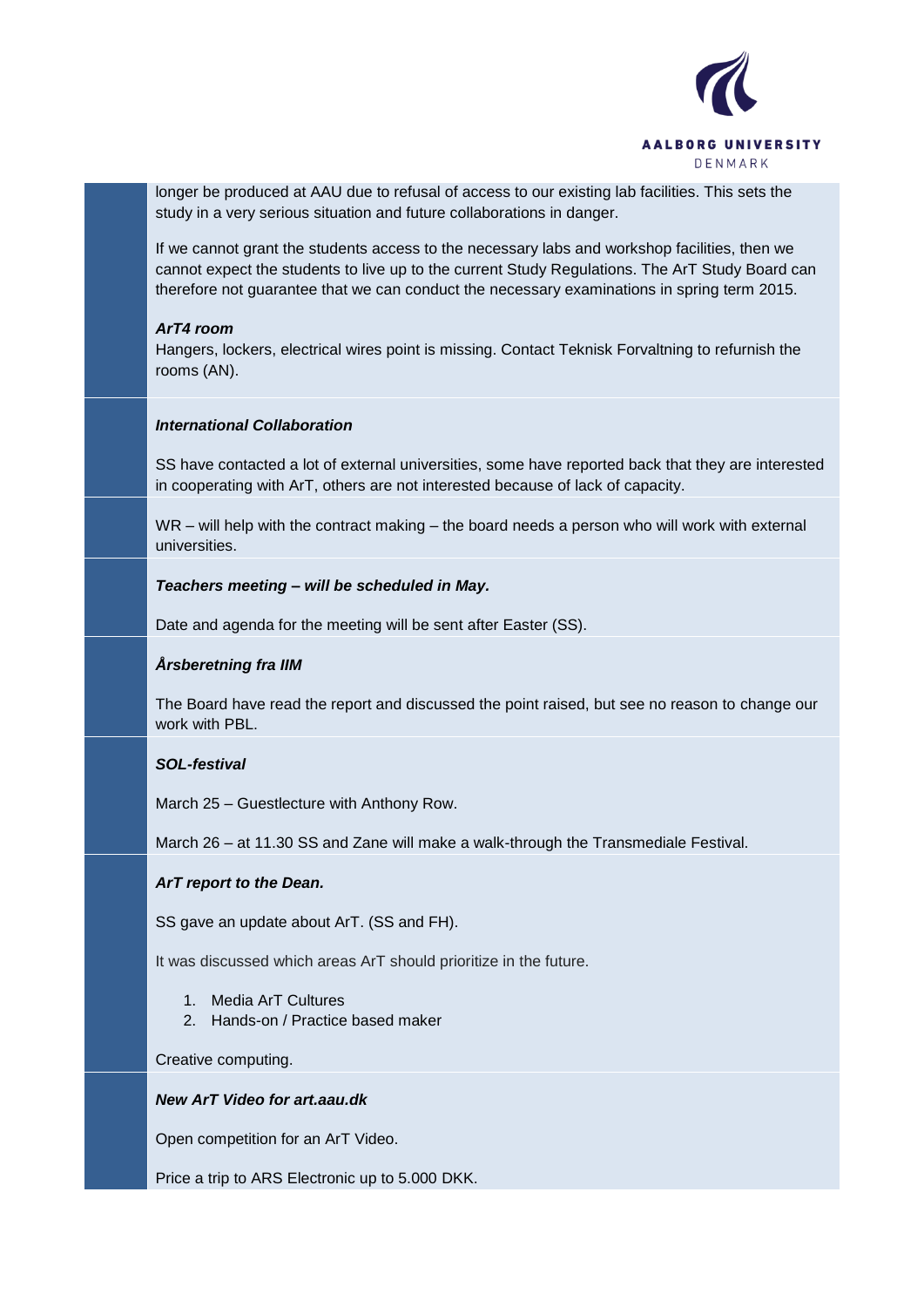

Guidelines must be produced.

SS- FH – RKB – SAH

*- Relate* **(SS)**

No news

*- Students* **(NMKS)**

### *How to include 3 other semesters in the BA*

The students have questions about their BA-project – based on the study regulation. Head of studies advise students to include an explicit comment to which and how the previous (three or more) semesters have influenced the choice of 6. semester BA project.

The previous semester themes are:

1<sup>st</sup> Sem: Sculpture and Technology

2<sup>nd</sup> Sem: Performative Space and Technology

3<sup>rd</sup> Sem: Dynamic Art and Technology

4<sup>th</sup> Sem: Place and Space of Interaction

5<sup>th</sup> Sem: Narratives and Interaction

From these (3 or more) you could for example write a condensed description of

i) what you have learned and

ii) how you think you can apply your skills in your final project.

It is from the previous 5 semesters.  $6<sup>th</sup>$  semester is not included.

The artifact needs to -somehow– be interactive, see the Learning objectives and competencies in the study regulation.

# *ArT4 facilities.*

Look above.

Ask the semester coordinators of a list over missing items in the group room (AN).

*- Students Supervisors* **(NMKS/RKB)**

Kvote 2 intake – WBR will follow up at the information"s at the web-page.

#### *- CAT-school* **(FH/WRB)**)

*Restructuring of CAT-Study Board (FH)*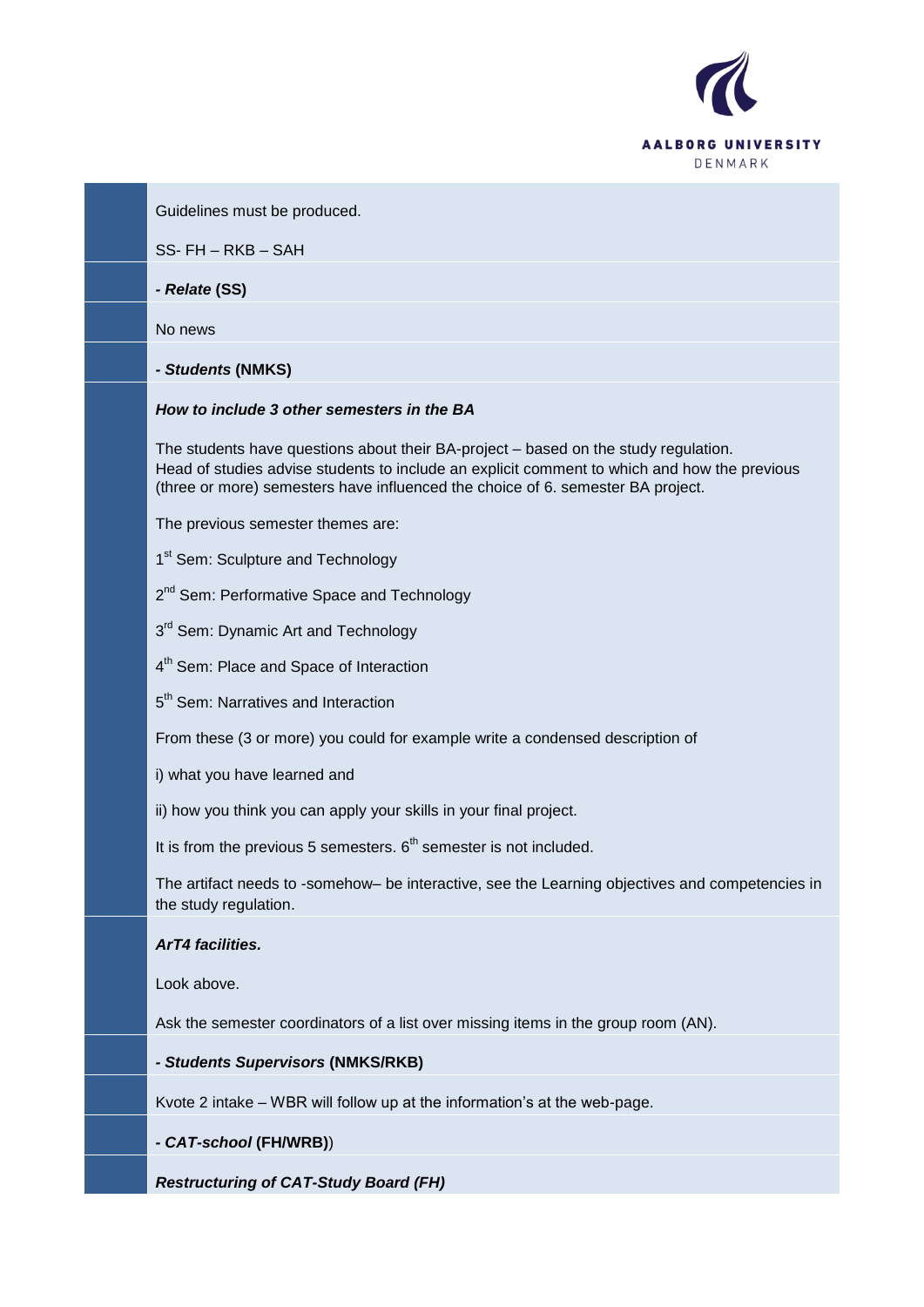

|     | Was postponed for next meeting.                                                                                                                                                                                                                                                                                                  |
|-----|----------------------------------------------------------------------------------------------------------------------------------------------------------------------------------------------------------------------------------------------------------------------------------------------------------------------------------|
|     | Selvevalueringsrapport ArT                                                                                                                                                                                                                                                                                                       |
|     | External evaluator for the "Selvevalueringsrapport". To be handed-in in August 2015. SS will con-<br>tact one of the suggested:                                                                                                                                                                                                  |
|     | Andrew Morrison - The Oslo School of Architecture and Design.<br>$\bullet$<br>Jamie Allen, Copenhagen Institute of Interaction Design.<br>$\bullet$<br>Anthony Rowe, PhD, former Oslo School of Architecture and Design, now self employed<br>$\bullet$<br>Sara Bjärstorp, School of Arts and Communication, Malmø.<br>$\bullet$ |
| 4.  | <b>Revision of Study Regulations. (SS)</b>                                                                                                                                                                                                                                                                                       |
|     | It was decided to start the suggested new study regulation from 01.09.2015.                                                                                                                                                                                                                                                      |
| 5.  | Final budget 2015                                                                                                                                                                                                                                                                                                                |
|     | Fall Budget (requisitions) (SS)<br>Student supervisor<br>Rus-instructors                                                                                                                                                                                                                                                         |
|     | Fall budget - requisitions (hour budget)                                                                                                                                                                                                                                                                                         |
|     | SSF left the meeting                                                                                                                                                                                                                                                                                                             |
|     | 1 ECTS = 4 lesson / 1 lesson = 7 hours (1 hour lesson + 1 hour Workshop). This is not satisfactory<br>for the teachers. It is too low payment for a lesson.                                                                                                                                                                      |
|     | If ArT will increase the STÅ production it was decided to increase the payment for lessons.                                                                                                                                                                                                                                      |
|     | FBP left the meeting                                                                                                                                                                                                                                                                                                             |
|     | LMBJ accepted the budget under protest.                                                                                                                                                                                                                                                                                          |
|     | Kr. budget - there were some unresolved issues in the budget - therefore a new proposal will be<br>sent as soon as possible (AN) - postponed for next meeting.                                                                                                                                                                   |
|     | LMBJ left the meeting.                                                                                                                                                                                                                                                                                                           |
| 6.  | <b>Semester evaluation Fall2014 (SS)</b>                                                                                                                                                                                                                                                                                         |
|     | Postponed for next meeting.                                                                                                                                                                                                                                                                                                      |
| 7.  | How to strengthen the ArT study (SS)                                                                                                                                                                                                                                                                                             |
|     | Postponed for next meeting.                                                                                                                                                                                                                                                                                                      |
| 8.5 | <b>Advisory Board Members (SS)</b>                                                                                                                                                                                                                                                                                               |